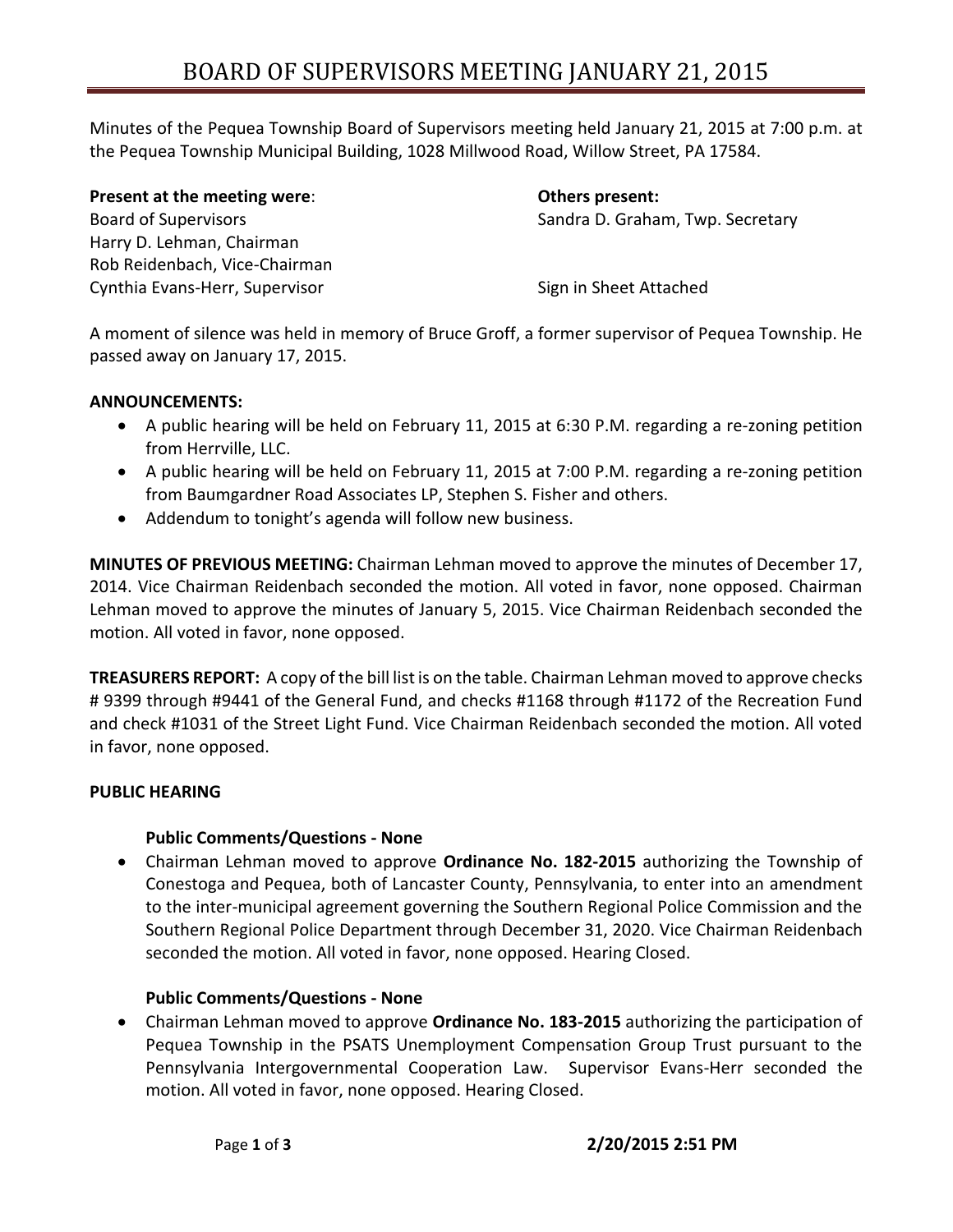**EXECUTIVE SESSION-** At 7:12 P.M. Chairman Lehman announced the board will hold an executive meeting to discuss a personnel matter. Meeting re-opened at 7:19 P.M.

**PUBLIC COMMENTS: Items not on the agenda**: None

**Items on the agenda:** None

## **OLD BUSINESS:**

1. Approval of West Willow Fire Company non-emergency calendar of events - Chairman Lehman moved to approve the 2015 West Willow Fire Company non-emergency calendar of events. Supervisor Evans-Herr seconded the motion. All voted in favor, none opposed.

## **NEW BUSINESS:**

- 1. Appoint CPA Chairman Lehman moved to approve **Resolution No. 420-2015** to appoint Bertz, Hess & Co., LLP to audit the accounts of the Township of Pequea for the year ending December 31, 2014 and to establish the compensation to be paid to the certified public accountant in accordance with the provisions of the second class township code as reenacted by Act 60 of 1995 and as amended by Act 172 of 1996. Supervisor Evans-Herr seconded the motion. All voted in favor, none opposed.
- 2. Cell Phone/Electronic Device Policy A discussion about a cell phone/electronic device policy with a labor attorney was decided. Tabled until the February 18, 2015 board meeting
- 3. PSATS State Convention Workshops Any employee who wishes to attend workshops will continue to follow the current procedure of seeking approval from the board prior to attending.
- 4. Appoint Interim member to Board of Auditors Supervisor Evans-Herr moved to appoint Barry Acker as interim member to the Board of Auditors until the end of 2015. Chairman Lehman seconded the motion. All voted in favor, none opposed.
- 5. Parking on Pleasant View and Nolt Avenue Tony Todd, a volunteer fire fighter for Pequea Township voiced his concerns in late 2014 the difficulty of maneuvering the fire emergency vehicles on Pleasant View and Nolt Avenue and subsequently requested the roadway have parking on one side only. Supervisor Evans-Herr researched Pennsylvania Code, Section 212.114 and stated Pleasant View and Nolt Avenue meet the criteria to restrict parking to one side of the road. She also noted the township would not lose liquid fuel money by restricting parking on one side. Supervisor Evans-Herr moved to have the governing body and the Roadmaster move forward with the proper procedure to install no parking on the west side of Pleasant View and the west side of Nolt Avenue. Vice Chairman Reidenbach seconded the motion. Chairman Lehman said he has been aware of and respects the concerns but sees pros and cons to restricting parking to one side only. Supervisor Evans-Herr voted Aye. Chairman Lehman and Supervisor Reidenbach voted Nay.